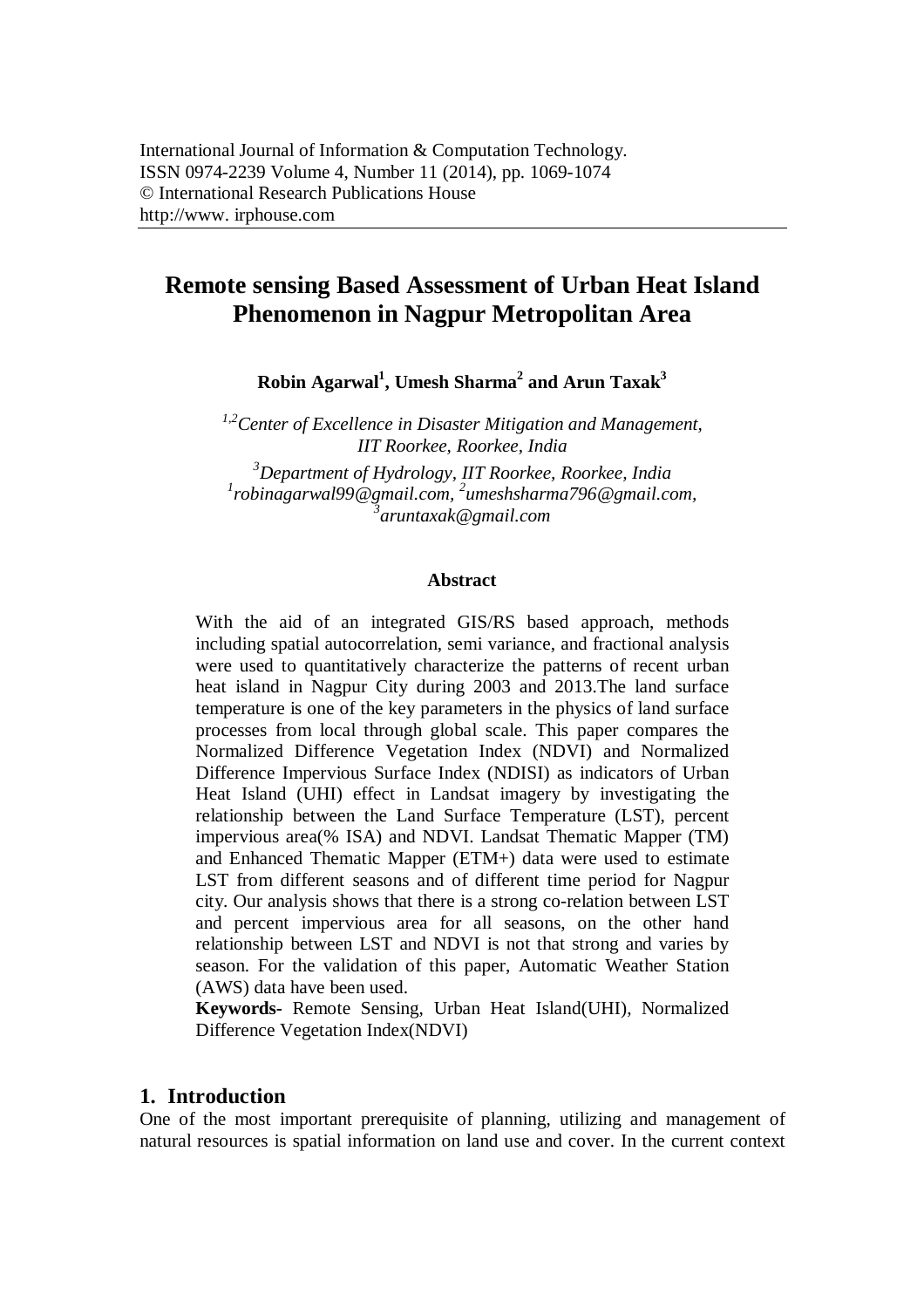of development planning, information on land use/land cover and the changes over a period attain prominence because of its primary requirement in all the planning activities (NRSA, 2006). The changes made to land cover may also cause a change to biotic and abiotic components of the ecosystem such as biodiversity, evaporation, increase soil erosion and surface runoff. One of the characteristic features of urbanization is increase in Land surface Temperature (LST) and increase in impervious area percent, which lead higher surface area and degraded global environment. Urbanization has higher heat storage capacity as well as higher pollutants from industrial wastes and automobiles, which lead to higher temperature difference between rural and urban areas.

In this paper attempt has been made to investigate the impact of land use and land cover changes on thermal environment of Nagpur city over the past 10 years. Quantitative remote sensing techniques have been adopted investigate the changes. The other objective of this paper is to establish a relationship between LST, Normalized Difference Vegetation index (NDVI), Normalized Difference Impervious Surface Index (NDISI).

#### **2. Study Area**

Nagpur city having co-ordinates **21.15°N 79.09°E**. Nagpur is the largest city in central India and the sub capital of the state of Maharashtra. It is a fast growing metropolis and is the third most populous city in Maharashtra after Mumbai and Pune, and one of the country's most industrialized cities. Nagpur is the 13th most populous city and 13th largest urban agglomeration in India. Nagpur City total area of about 1500 sq. Mile and population density of about 2700 per sq. Mile. This paper was focused on this city because this city has been undergone large number of deaths due to various heat waves that have been took place very frequently. Landsat Thematic Mapper (TM) and Enhanced Thematic Mapper (ETM+) data were used to estimate LST from different seasons and of different time for Nagpur city.



**Fig: 1** Schematic Representation of Nagpur City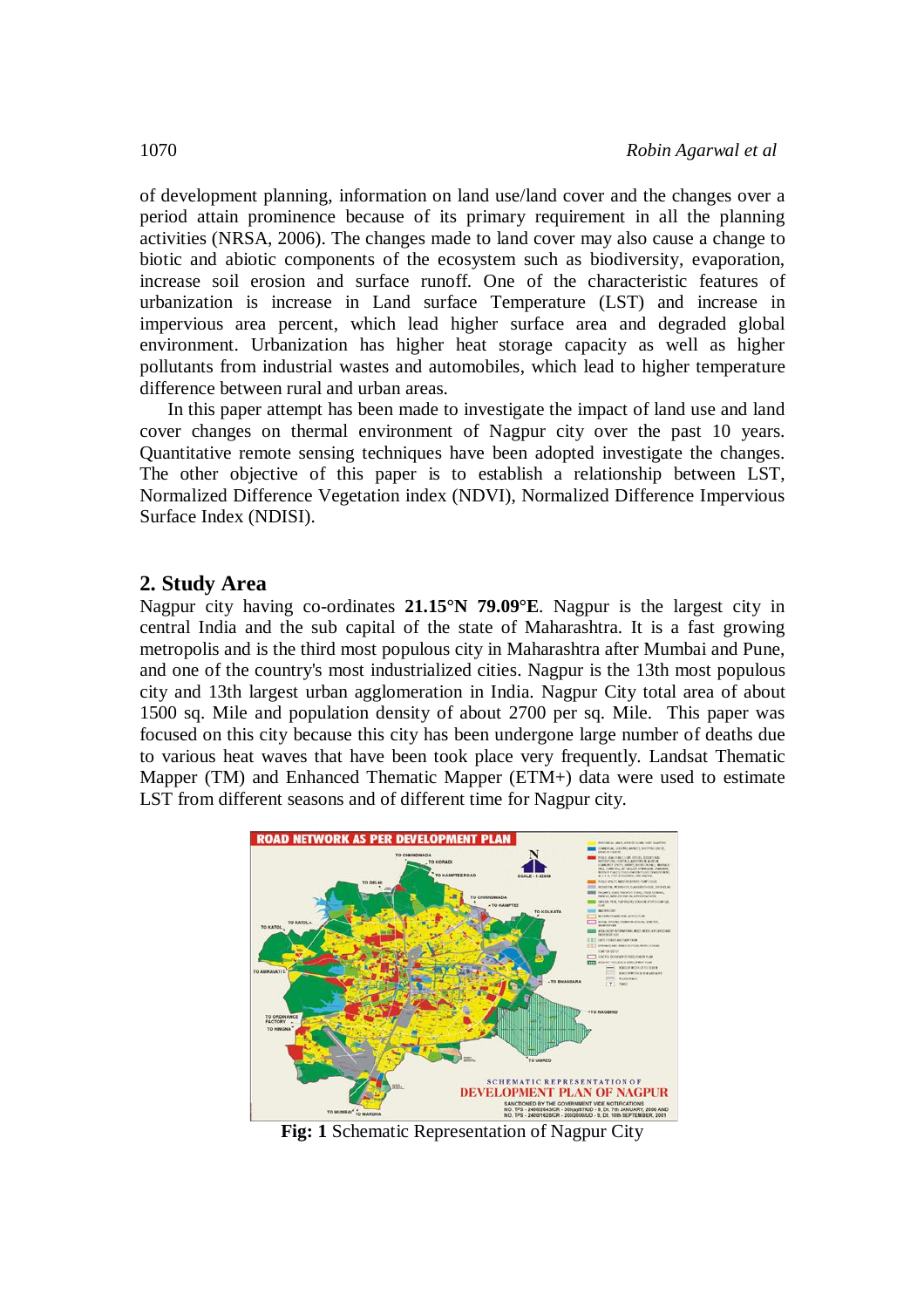### **3. Methodology**

The major variable needed for this research include temperature to determine areas of higher temperature. Satellite imagery was used for this purpose. The first step in the analysis was to make the land-cover classification using the Erdas imagine. In the study, supervised classification was employed to categorize the imagery into built-up, vegetation, water body, bare soil, shrubs and paved surfaces. The classification result was used to provide the emissivity of the land-cover categories. Emissivity was then used to estimate the land surface temperature from brightness temperature value in the thermal band image. Finally, the heat island impact was analyzed. However, the land surface temperature is influenced by the geographic conditions such as the climate and weather at the time in the area, so it is difficult to compel the temperature itself to indicate the heat island impact within the city. The normalized surface temperature was prepared using the following steps as outlined by (Weng,  $(2003)$ :

#### *3.1 Estimation of Land Surface Temperature*

**Step. I**: Conversion of Digital number (DN) to spectral radiance (Lx)  $Lx = (Lmax - Lmin) (Ocalmax - Ocalmin) * (Ocal. - Ocalmin) + Lmin$ Where

 $O$  Calmin = 1  $Ocalmax = 255$ Qcal = DN (built-up1 = 81, built-up 2 = 89, forest  $1 = 58$ , Forest  $2 = 54$ , Farmland  $= 69$ ).

Lmin and Lmax are the spectral radiance for band 6 at DN 1 and 255 respectively.

**Step. II:** Conversion of the spectral Radiance to temperature using the following formula:

 $T = K2/\ln (K1/Lx + 1)$ 

Where:

 $T =$  Effective as satellite temperature in Kelvin K1 = Calibration Constant  $+1$  in Watts (666.09)  $K2 =$  Calibration Constant + 2 in K (1283.7)  $Lx =$  Spectral radiance in watts

**Step. III**: Computation of the emissivity corrected surface temperature using the formula:

 $Ts = T / \{ 1 + (\lambda t / \alpha) \text{ InE} \}$ Note that:

(a) Thermal infrared band of land sat 8 is  $(10.44-12.42NM) = 11.43$ 

(b) Spatial resolution of 60m

#### *3.2 Estimation of NDVI*

NDVI= (NIR-Red)/ (NIR+Red)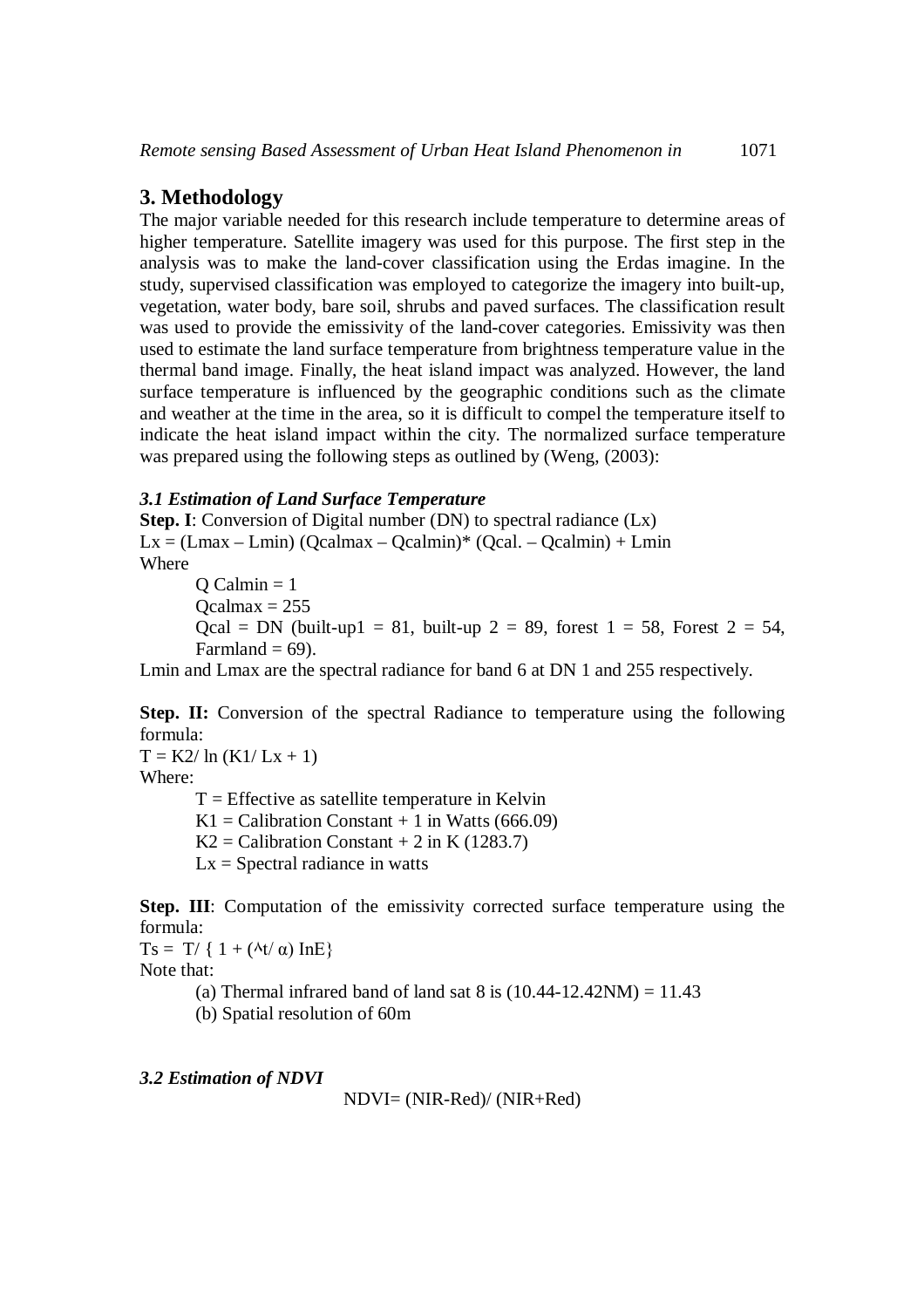## **4. Results And Discussion**

After applying the above equations we get the following images



Above three figures shows that Land Use/ Land Cover (LULC), Land Surface temperature(LST) and NDVI respectively. Now this paper establishes relationship between LST and NDVI through the following scatter plot *diagram*



## **5. Conclusion**

The study investigated the relationships between the LST and NDVI in the Nagpur city. Results indicate NDVI of SUHI effects with strong linear relationships between LST and NDVI. The strong linear relationship model between the LST and NDVI suggests that impervious surface area accounts for most of the variation in land surface temperature dynamics. This implies that percentage ISA can be used as a complementary metric to the traditionally applied NDVI for analyzing LST quantitatively over the seasons for surface urban heat island studies. While we found the variations in surface temperature can be better accounted for by differences in imperviousness than by the commonly used NDVI, we also realize that the conclusion is based on only one area and four different dates. Although the overpass time and 16 day revisit interval of Landsat are not ideal for dynamic surface heat island analysis, the data nevertheless provide useful information for measuring and understanding urban heat island effects. Further studies of additional metropolitan areas and different satellite data such as MODIS are recommended.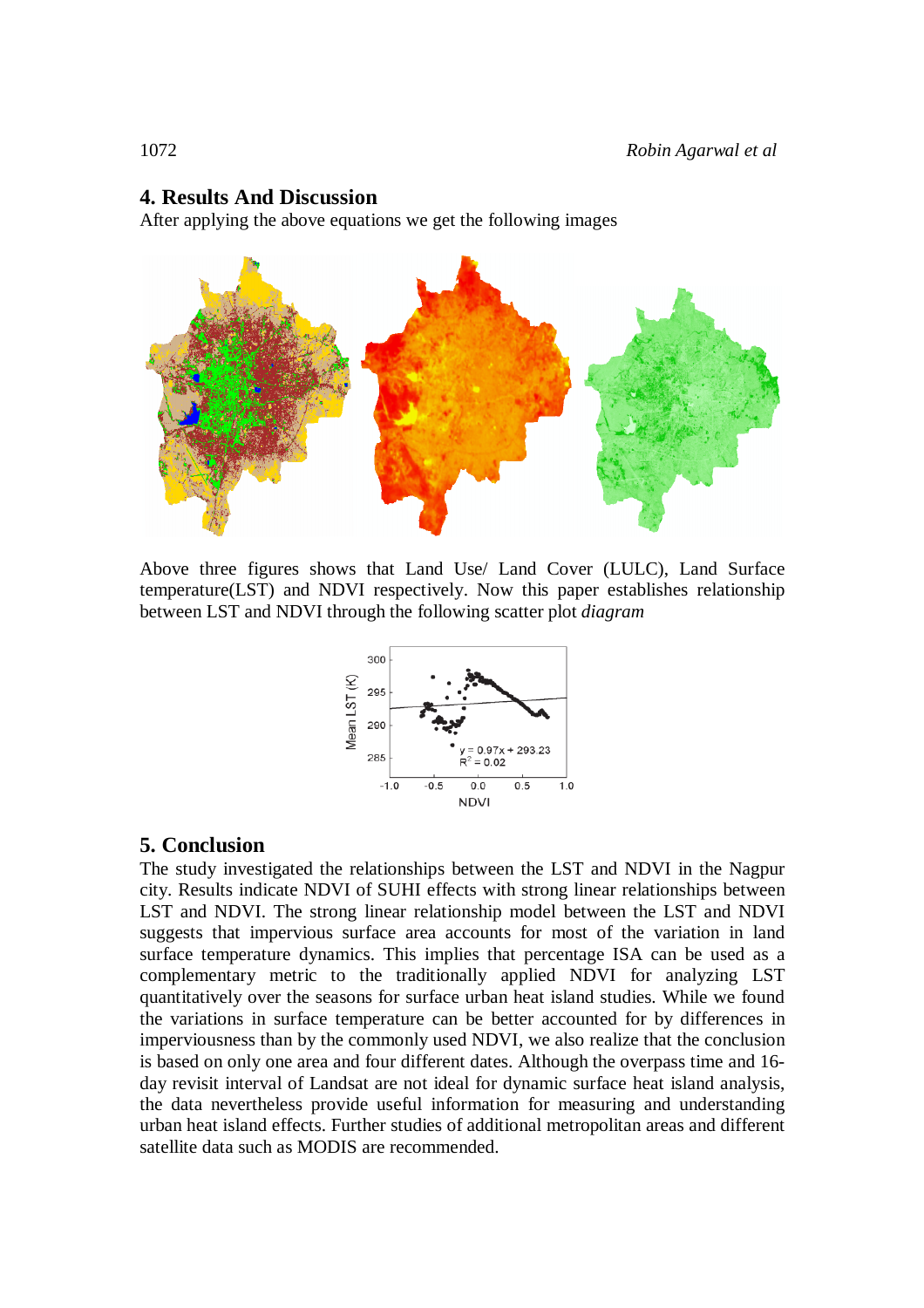#### **References**

- [1] Adams, J. B., Sabol, D. E., Kapos, V., Almeida-Filho, R., Roberts, D. A., Smith, M. O., et al. (1995). Classification of multiple images based on fractions of endmembers: Application to land-cover change in the Brazilian Amazon.
- [2] Remote Sensing of Environment, 52, 137−154. Arnold, C. L., & Gibbons, C. J. (1996). Impervious surface coverage: The emergence of a key environmental indicator. Journal of the American Planning Association, 62(2), 243−258.
- [3] Arthur, S. T., Carlson, T. N., & Ripley, D. A. J. (2000). Land use dynamics of Chester County, Pennsylvania, from a satellite remote sensing perspective. Geocarto International, 15(1), 25−35.
- [4] Barsi, J. A., Schott, J. R., Palluconi, F. D., & Hook, S. J. (2005). Validation of a web-based atmospheric correction tool for single thermal band instruments. Proceedings, SPIE, vol. 5882. Paper 58820E. Bellingham, WA. 7 pp.
- [5] Bauer, M. E., Heinert, N. J., Doyle, J. K., &Yuan, F. (2004). Impervious surface mapping and change monitoring using satellite remote sensing. Proceedings, American Society of Photogrammetry and Remote Sensing Annual Conference. May 24–28, 2004. unpaginated CD ROM, 10 pp.
- [6] Carlson, T. N., & Arthur, S. T. (2000). The impact of land use/land cover changes due to urbanization on surface microclimate and hydrology: A satellite perspective. Global and Planetary Change, 25, 49−65.
- [7] Carlson, T. N.,& Ripley, D. A. (1997). On the relation between NDVI, fractional vegetation cover, and leaf area index. Remote Sensing of Environment, 62, 241−252.
- [8] Carlson, T. N., Gillies, R. R., & Perry, E. M. (1994). A method to make use of thermal infrared temperature and NDVI measurements to infer surface soil water content and fractional vegetation cover. Remote Sensing Reviews, 9, 161−173.
- [9] Carlson, T. N., Gillies, R. R., & Schmugge, T. J. (1995a). An interpretation of methodologies for indirect measurement of soil water content and fractional vegetation cover. Agricultural and Forest Meteorology, 77, 191−205.
- [10] Carlson, T. N., Taconet, O., Vidal, A., Gillies, R. R., Olioso, A., & Humes, K. (1995b). An overview of the workshop on thermal remote sensing held at La Londe les Maures, France, September 20–24, 1993. Agricultural and Forest Meteorology, 77(3), 141−151.